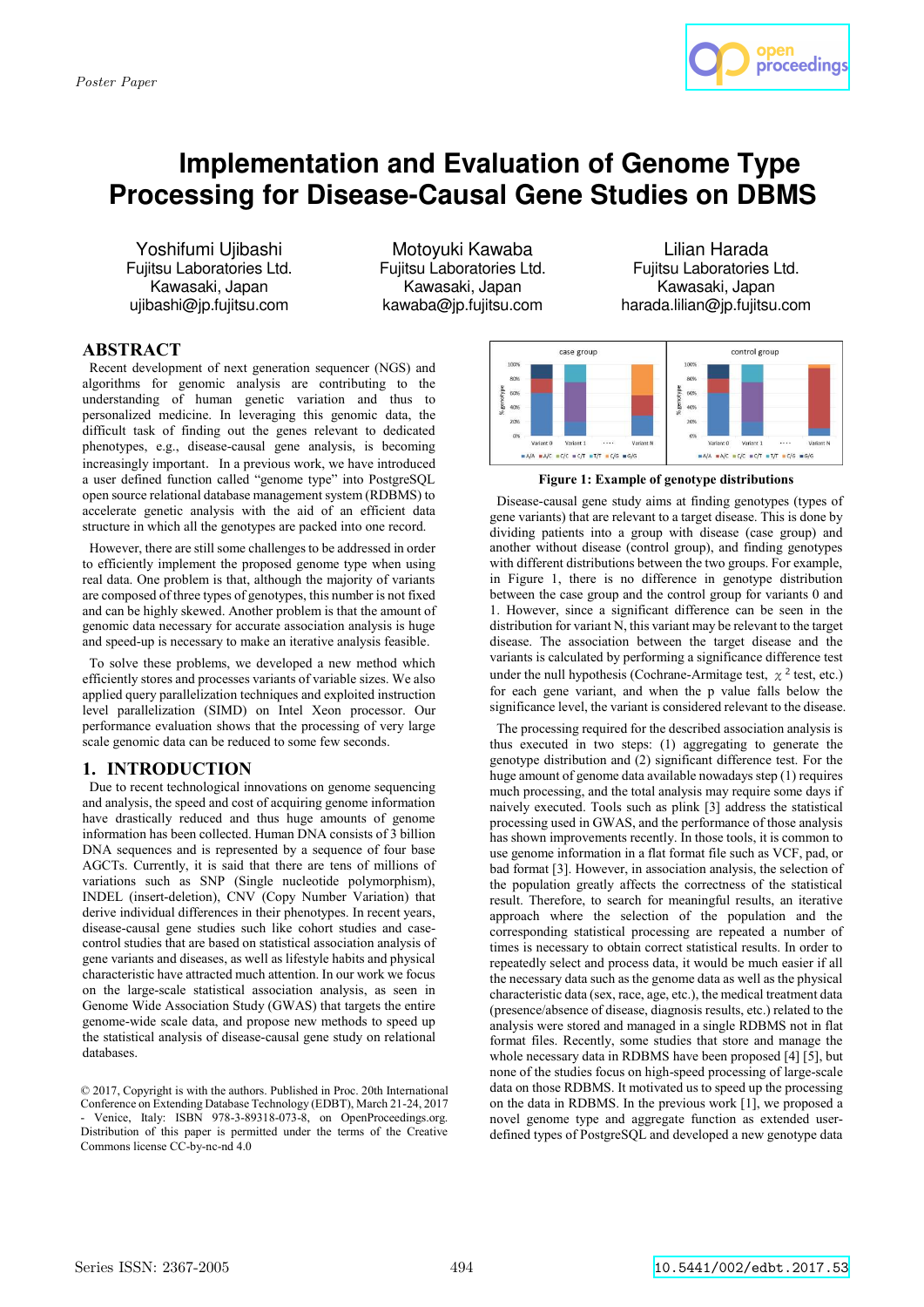structure for efficient aggregate processing. However, in order to handle actual data, here we extend our previous work to handle variants with variable number of genotypes and to further speedup the processing of large scale data.

In this paper, we first review our genome type and aggregate function in Section 2. Then, we introduce a new data structure to handle variants with variable size genotypes, and parallelization to handle large scale data in Sections 3 and 4, respectively. We finalize with some concluding remarks in Section 5.

#### **2. Genome type and aggregate function**

In our previous work [1], we have introduced a new genome type and aggregate function as extensions of PostgreSQL, and verified that those extensions enabled efficient genome analysis on RDBMS. Figure 2 illustrates genome table  $T<sub>G</sub>$  where each row stores an individual ID and a field of genome type (GT) that packs the genotypes of all the N genome variants  $(GV_0...GV_{N-1})$ . Additional data on each individual such as clinical, demographic, lifestyle information, etc. can also be stored in other tables. Figure 2 illustrates a clinical table  $T<sub>C</sub>$  that registers the disease of each individual. SQL 1 shows the SQL statement when executing aggregation using the genome type aggregate function figeno\_count(). Since all the genotypes of the gene variants were packed in a single field, the genome aggregate function could efficiently count up through all genotypes of each individual at once.



**Figure 2: Database schema of genome type** 

| <b>SELECT</b> figeno count( $T_G$ GT) FROM $T_G$                       |  |
|------------------------------------------------------------------------|--|
| <b>WHERE</b> $T_G$ . ID = $T_c$ . ID AND $T_c$ . D <sub>0</sub> = YES; |  |

**SQL 1: Statement with genome type aggregation function** 

# **3. New data structure for genome type 3.1 Dictionary-based encoding**

#### *3.1.1 Data structure*

As illustrated in Figure 2, the genome type introduced in our previous work stored the genotype information in text format with all the genotypes as strings packed in one line and delimited by comma. In order to further improve its efficiency, here we introduce the utilization of a dictionary to compress data by numerically encoding the genotypes. Note that most gene variants can have a few variations of genotype patterns. For instance, a



**Figure 3: Two-bit encoded genome type and variant dictionary table** 

simple SNP can have three genotype patterns 'A/A', 'A/C' or 'C/C'. When represented in text format, a genotype 'A/A' plus a delimiter character would need four bytes. However, a numeric code requires only two bits and thus has a compression factor of 1/16.

Figure 3 illustrates a variant dictionary table  $(T_V)$  that, for each of the N variants  $(GV_0...GV_{N-1})$ , maps the genotype to its numeric code. In this example, each  $GV_i$  can have three types of genotypes  $(^{\circ}A/A^{\circ}, \ ^{\circ}A/C^{\circ}, \ ^{\circ}C/C^{\circ}$  for GV<sub>0</sub>,  $^{\circ}G/G^{\circ}, \ ^{\circ}G/T^{\circ}, \ ^{\circ}T/T^{\circ}$  for GV<sub>1</sub>, ...) and thus each GV<sub>i</sub> can be encoded using two bits  $((01)<sub>2</sub>, (10)<sub>2</sub>)$ ,  $(11)_2$ ). Therefore the genome table T<sub>G</sub> is represented as an array of 2N bits to store the genotypes of the N genome variants.

#### *3.1.2 Performance of the new data structure*

The proposed dictionary-based data structure also contributes to the acceleration of the aggregate processing by avoiding heavy text parsing processing. We measured the execution time of the query in SOL 1 using the genome type based on dictionaryencoding and on text developed in our previous work. We executed the query on a PRIMERGY RX2540 M1 machine with Xeon E5-2660 3 @2.60GHz, 576GB memory, and shared buffers = 128GB for the PostgreSQL configuration parameter, using data of 100,000 individuals with 100,000 variants. As shown in Table 1, while the execution time of aggregate processing takes about 46 seconds when parsing text, it takes only about 8 seconds using the proposed dictionary method, which results in more than 5x faster execution.

| Table 1: Execution time of aggregate processing |  |  |  |  |
|-------------------------------------------------|--|--|--|--|
|-------------------------------------------------|--|--|--|--|

| Genome Type                  | Execution time (sec) |
|------------------------------|----------------------|
| Text parsing (Previous work) | 45.743               |
| Dictionary based (This work) | 8.331                |

# **3.2 Support for variable genotypes**

#### *3.2.1 Dynamic data structure*

As shown in 3.1, a dictionary encoding the genotypes to a fixed length bitwise code can compress data and improve the aggregate processing. As illustrated in Section 3.1, a large number of variants presents a small number of genotype patterns, namely three. However, even some simple SNPs and INDELs can present more than three patterns, and especially STRs (short tandem repeat) have many repeated patterns and so can present more than a hundred patterns. We can easily come up with two naïve methods to handle the variable number of genotype patterns. One way is to use a fixed length code that is long enough to represent the maximum number of possible genotype patterns among all variants. Another way is to use different length codes for each of the variants so that each variant code is long enough to represent the maximum number of possible patterns for that variant. However, note that both approaches are static and require a prior knowledge of the maximum number of patterns for the variants. In case a new individual's genome type is inserted with a new pattern that requires a longer variant code, both approaches require the reconstruction of the genome table as well as the dictionary. We believe that the preknowledge of the maximum number of genotype patterns is not practical in real genome analysis where new data emerges constantly. Since the reconstruction of dictionary and genome table are too heavy, we introduce a new dynamic method that efficiently handles new genotype patterns without prior knowledge.

 Our dynamic approach handles new patterns that exceed the capability of initial bitwise codes by appending new bitwise codes at the end of our data structure. As illustrated in Figure 4, let's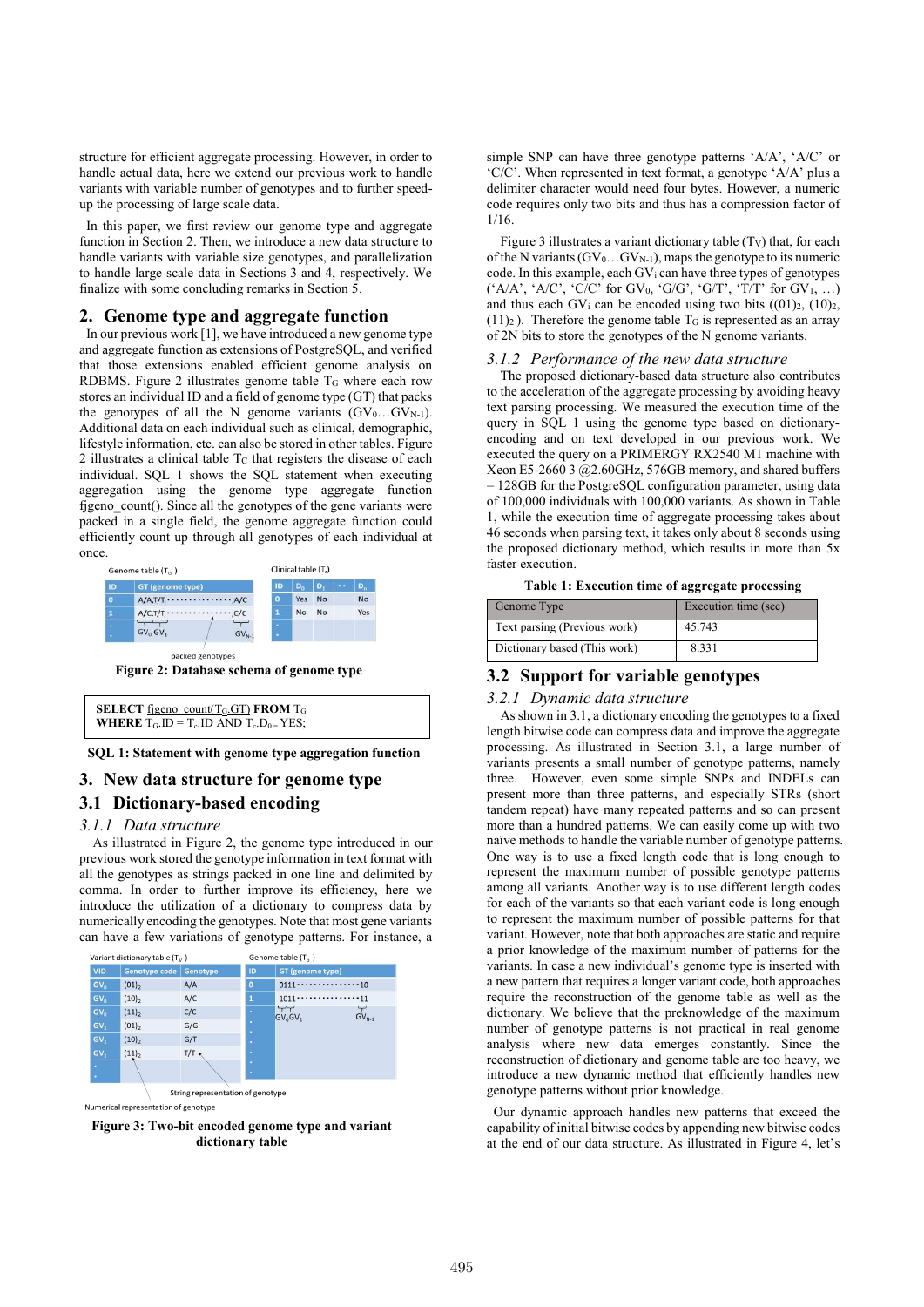suppose that for the first M individuals, all the N genome variants contain only three patterns that are represented by two-bit codes  $(01)$ <sub>2</sub>,  $(10)$ <sub>2</sub> and  $(11)$ <sub>2</sub>. Therefore, for individuals 0 to M-1, GT is an array with two-bit spaces allocated to each of the N variants. Now, let's suppose that an individual M with a genome pattern 'A/G' for  $GV<sub>1</sub>$ , that is different to the previous patterns 'G/G'. 'G/T' and 'T/T' that appeared so far in  $GV_1$ , is inserted. In that case, the genome array for individual M is extended with a new two-bit space, and 'A/G' is encoded as  $(01)<sub>2</sub>$  for this new two-bit space for  $GV_1$ , while the original two-bit space for  $GV_1$  is inserted with code  $(00)_2$  indicating that the necessary code is stored

| Variant dictionary table $(T_v)$ |                     |          |                | Genome table $(T_c)$ |                                                                 |                               |
|----------------------------------|---------------------|----------|----------------|----------------------|-----------------------------------------------------------------|-------------------------------|
| <b>VID</b>                       | Genotype            | Genotype | location       | ID                   | GT (genome type)                                                |                               |
|                                  | code                |          |                | $\overline{0}$       | $011101 \cdots \cdots$                                          | .10                           |
| GV <sub>0</sub>                  | $(01)$ <sub>2</sub> | A/A      | $\mathbf 0$    | $\overline{1}$       | 1011                                                            | $\cdot$ 11                    |
| GV <sub>0</sub>                  | (10),               | A/C      | $\mathbf 0$    | E                    | market and a<br>GV <sub>o</sub> GV <sub>1</sub> GV <sub>2</sub> | ÷<br>$GV_{N-1}$               |
| GV <sub>0</sub>                  | (11)                | C/C      | $\mathbf 0$    | ۹                    |                                                                 |                               |
| GV <sub>1</sub>                  | $(01)_{2}$          | G/G      | 1              | ٠                    |                                                                 |                               |
| GV.                              | (10) <sub>2</sub>   | G/T      | 1              | ٠<br>ь               |                                                                 |                               |
| GV,                              | (11),               | T/T      | $\mathbf{1}$   | ö                    |                                                                 | $GV_2$                        |
| GV.                              | (01)                | C/T      | $\overline{2}$ | M                    | 100011                                                          | $\cdot 1101_{\rm GV}$         |
| ó,                               |                     |          |                | $M+1$                | $011000 -$                                                      | $-010001$                     |
| o,                               |                     |          |                | $M+2$                | 010010                                                          | $-011000$                     |
| $GV_{N-1}$                       | $(11)$ ,            | C/C      | $N-1$          | $M+3$                | 010000                                                          | $\cdots$ 011110 <sub>GV</sub> |
| GV <sub>1</sub>                  | $(01)$ ,            | A/G      | N              | $M+4$                | 010010                                                          |                               |
| GV.                              | $(01)$ <sub>2</sub> | G/G      | $N+1$          |                      | location 0 1 2                                                  | $-01000001$<br>$\mathcal N$   |
| GV.                              | (10),               | A/A      | N              |                      |                                                                 |                               |
| GV,                              | $(11)$ <sub>2</sub> | A/T      | Ν              |                      |                                                                 | $N-1$ $N+1$                   |
| GV.                              | $(10)$ ,            | G/T      | $N+1$          |                      |                                                                 | $N+2$                         |
| <b>GV.</b>                       | (01)                | C/G      | $N+2$          |                      |                                                                 |                               |

**Figure 4: Adding genotype patterns** 

elsewhere in a new two-bit space. Note that the dictionary  $T_v$  is updated and a new entry gives that 'A/G' is encoded as  $(01)$ <sup>2</sup> for GV1 and the code is located at the Nth two-bit space in GT array.

Analogously, the procedure continues as follows:

- When a fourth genotype pattern 'G/G' newly appears for  $GV<sub>2</sub>$  by inserting individual M+1, another space is added for  $GV_2$  following the second space for  $GV_1$  with code (01)<sub>2</sub>, and the first space for GV<sub>2</sub> is filled with  $(00)_{2}$ ;
- When a fifth pattern 'A/A' newly appears for  $GV<sub>1</sub>$  by inserting individual  $M+2$ , the code  $(10)<sub>2</sub>$  is stored in the existing second space for  $GV_1$ , and the first space for  $GV_1$ is filled with  $(00)_{2}$ ;
- When a sixth pattern 'A/T' for  $GV_1$  and a fifth pattern 'G/T' for  $GV_2$  appear by inserting individual M+3, they are stored in the existing second spaces for  $GV_1$  and  $GV_2$  as codes  $(11)_2$  and  $(10)_2$ , and the other spaces for  $GV_1$  and  $GV_2$  are filled with  $(00)_2$ , respectively;
- When a seventh pattern 'C/G' newly appears for  $GV<sub>1</sub>$  by inserting individual M+4, a third space is needed for  $GV_1$ . In this case, the third space for  $GV_1$  containing  $(01)_2$  is added following the second space for  $GV_2$ , and  $(00)_2$  is inserted into the first and second spaces for  $GV_1$ ;

Note that all these information are registered on the variant dictionary table  $T_v$  that is extended with a location field that gives the two-bit space in which a pattern for each of the variants is found. The physical address of such location is decided when loading the genome data, and then when new patterns are inserted and new space is needed to store them.

In our method a fast array access is feasible because of its fixed length bitwise codes, and although the information for one variant

is distributed among several spaces, each summation is efficiently processed over two-bit fixed elements. After the counts for each two-bit fixed element are processed, they are aggregated to generate the final counts for each variant by using the information on the variant dictionary table.

## *3.2.2 Efficiency of the dynamic data structure*

To evaluate the efficiency of this method, we run the query on SQL 1 using the data distribution shown in Table 2. It emulates actual data containing 90,000 normal SNPs with three genotype patterns, 9900 irregular SNPs with six genotype patterns, and 100 STRs with 55 genotype patterns.

| Table 2: Example of genotype size distribution |  |  |  |
|------------------------------------------------|--|--|--|
|------------------------------------------------|--|--|--|

| Counts | $#$ of genotype pattern | Supposed variant type |
|--------|-------------------------|-----------------------|
| 90000  |                         | 2-allelic SNPs        |
| 9900   |                         | 3-allelic SNPs        |
| 100    | 55                      | <b>STRs</b>           |

Table 3 shows the processing times when all variants have only three patterns (Fixed), and for the case of Table 2 (Variable). We found that even for the case of variable variant patterns, the processing time has only a 20% increase over the "ideal" case of fixed three patterns, which is proportional to the increase in table size. Therefore, we found that the proposed dynamic approach is very efficient in handling genome data without any prior knowledge on the number of variant patterns.

**Table 3: Times for fixed and variable patterns** 

|            | Fixed | Variable |
|------------|-------|----------|
| Time (sec) | 8.331 | 9.958    |
| Size (GB)  | 2.70  | 3.32     |

## **4. Acceleration by parallelization**

## **4.1 Query parallelization**

With the aid of the increasing number of processors and cores in one machine, parallelization is a very effective way for processing speed acceleration. Here we show how the processing of our proposed genome data structures on PostgreSQL could take advantage of parallel processing. Since parallel query capabilities were introduced in the latest release 9.6 of PostgreSQL [2], we run the query SQL 1 on PostgreSQL 9.6. However, as a result of our trial, we found that the introduced parallelization is not effective for performance acceleration of that query. Figure 5 shows which processing are parallelized in the query execution plan created when running the query of SQL 1. We can see that PostgreSQL 9.6 parallelizes the join between